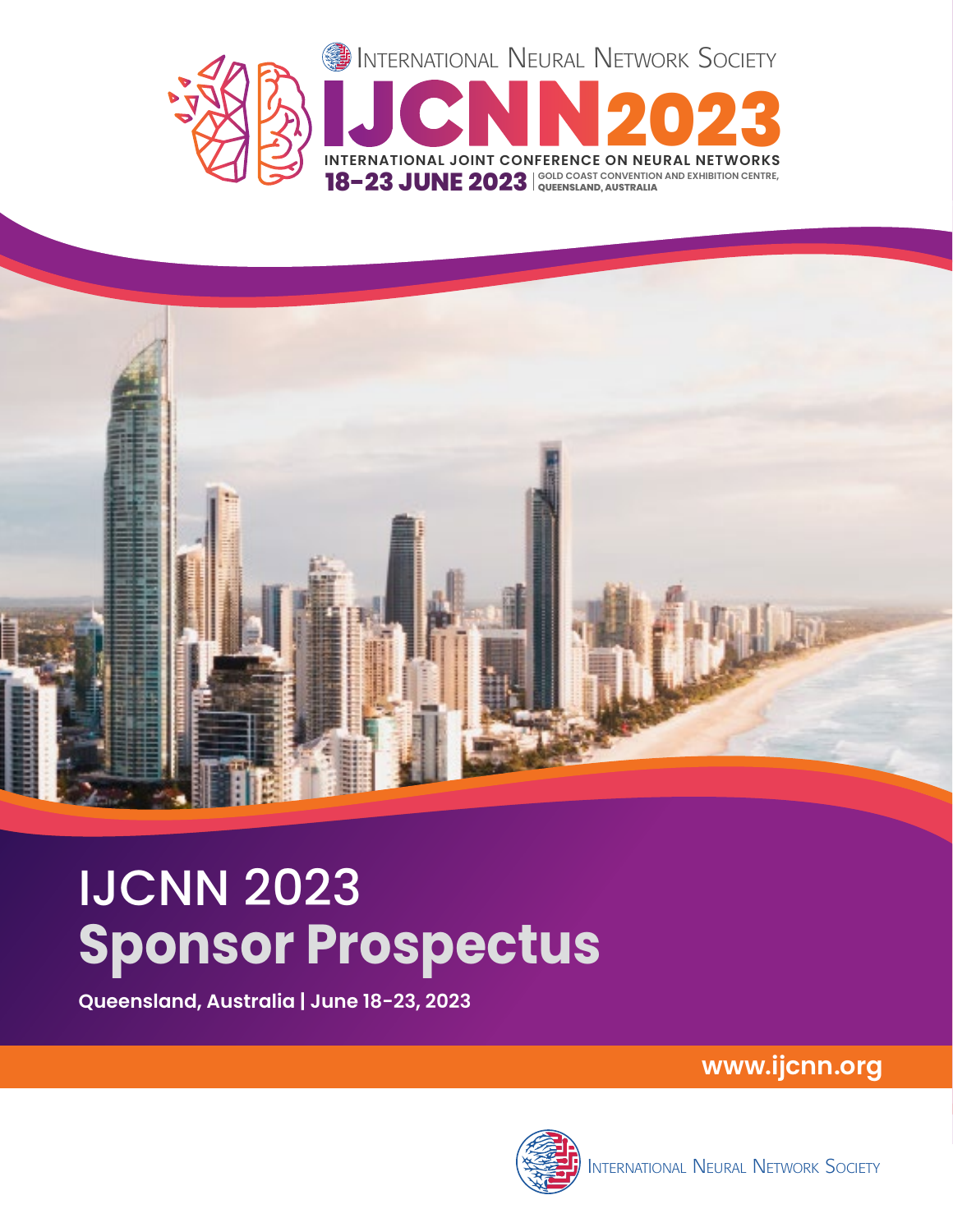



**Official Conference Dates** June 18-22, 2023

### **Conference Location**

Gold Coast Convention and Exhibition Centre **2684-2690 Gold Coast Hwy Broadbeach QLD 4218, Australia**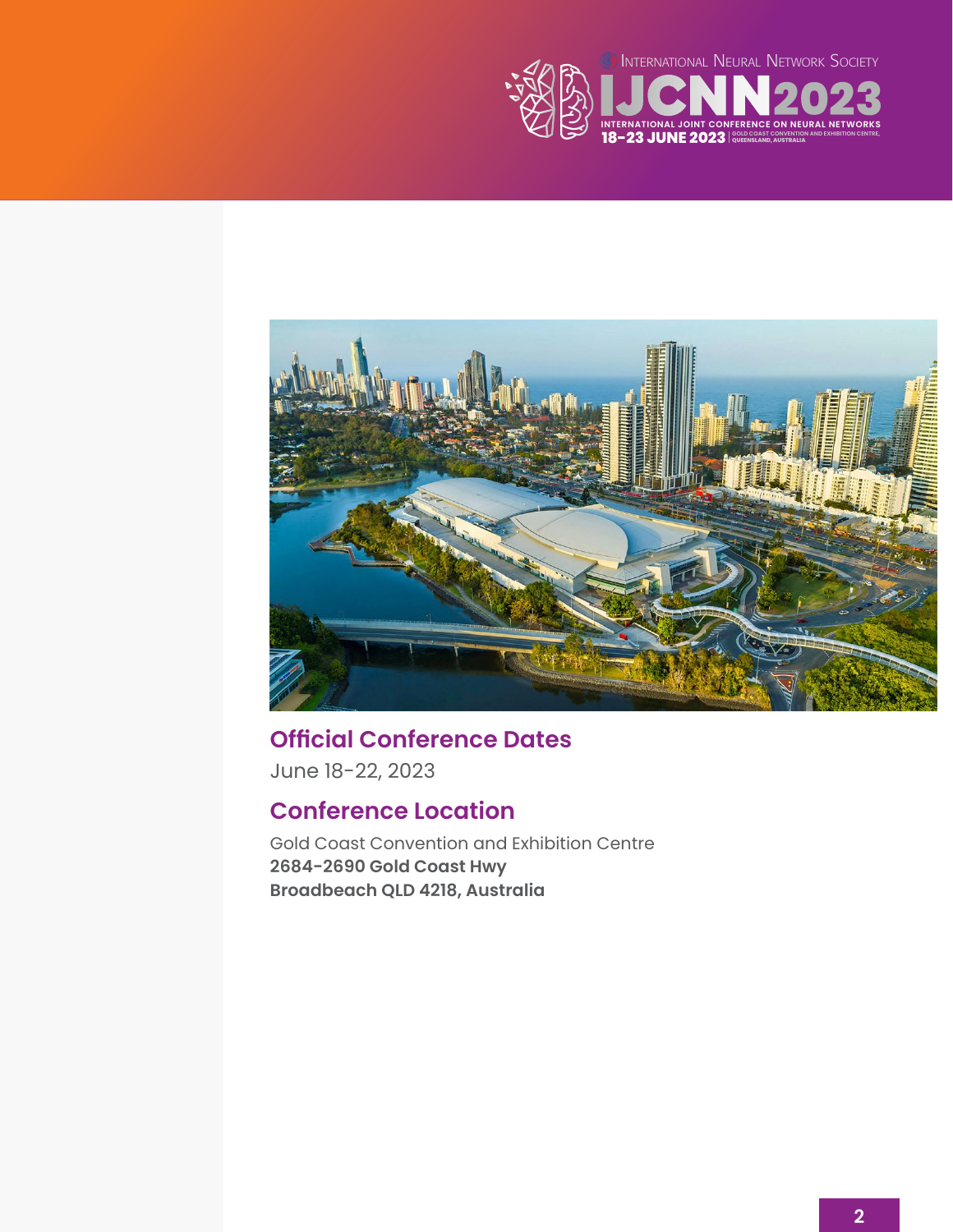## **Sponsorship Opportunities**

You are invited to support the 2023 International Joint Conference on Neural Networks (IJCNN 2023), organized by the International Neural Network Society (INNS) and the IEEE Computational Intelligence Society (IEEE-CIS). This is an ideal way to demonstrate your organization's commitment to the field of artificial intelligence – including **neural networks, biomorphic systems, computational neuroscience, neuroengineering, and many other areas** at the frontier of technological innovation – and to publicize this support to many leaders and students in the field. Corporate support is typically used to permit a **greater number of students** to attend IJCNN at reduced fees without increasing the general registration, and to allow student volunteers to receive complimentary registration. Exhibits by sponsors also help inform researchers – especially students and postdocs – about relevant applications and opportunities. Corporate support can be targeted to a particular event or activity at the Conference. IJCNN 2023 has four sponsorship levels: **Platinum, Gold, Silver, and Bronze**. Your support is very important to the conference, and the conference committee ensures that these contributions are well recognized. We list the benefits and costs below.

| <b>BENEFITS</b>                                                                                                                                                                                                                                                                         | <b>BRONZE</b>                         | <b>SILVER</b>                         | <b>GOLD</b>                           | <b>PLATINUM</b>                        |
|-----------------------------------------------------------------------------------------------------------------------------------------------------------------------------------------------------------------------------------------------------------------------------------------|---------------------------------------|---------------------------------------|---------------------------------------|----------------------------------------|
| Free registrations to the main conference and<br>tutorials and workshops                                                                                                                                                                                                                |                                       | $\mathbf{2}$                          | $\mathbf{3}$                          | 4                                      |
| <b>Banquet tickets</b>                                                                                                                                                                                                                                                                  |                                       | $\overline{2}$                        | 3                                     | 4                                      |
| <b>Exhibition tables</b>                                                                                                                                                                                                                                                                |                                       | 1                                     | $\overline{2}$                        | 3                                      |
| Company or institution (with logo and URL) will be<br>listed in all conference announcements, on the<br>advance program, and on the conference web<br>pages, at www.ijcnn.org                                                                                                           |                                       |                                       |                                       |                                        |
| Early notification direct from the Corporate Support<br>Chair of conference news                                                                                                                                                                                                        |                                       |                                       |                                       |                                        |
| Acknowledge your company's contribution and<br>offer thanks at the opening and closing sessions of<br>the conference                                                                                                                                                                    |                                       |                                       |                                       |                                        |
| *Choice at naming events at the conference<br>(ex. there are generally two receptions, several lunches and<br>coffee breaks, plus a student reception.)<br>*Naming of events will be decided based on the amount of<br>the contribution and the order received                          |                                       |                                       | <b>THIRD</b><br><b>CHOICE</b>         | <b>SECOND</b><br><b>CHOICE</b>         |
| The opportunity to include material and giveaways<br>with the conference material for each attendee<br>* all items must be paid for by the sponsor. Each sponsor can<br>have up to one marketing site (flyer, brochure)/for additional<br>items, please contact the conference manager. |                                       |                                       |                                       |                                        |
|                                                                                                                                                                                                                                                                                         | \$1,500<br>or greater<br>contribution | \$3,000<br>or greater<br>contribution | \$5,000<br>or greater<br>contribution | \$10,000<br>or greater<br>contribution |

*\* All rates are shown in USD*

*\*The first choice in naming events at the conference falls to the conference organizers*

Sponsorships at lower levels will be considered, with benefits negotiated between the IJCNN 2023 Conference Manager and the Sponsor.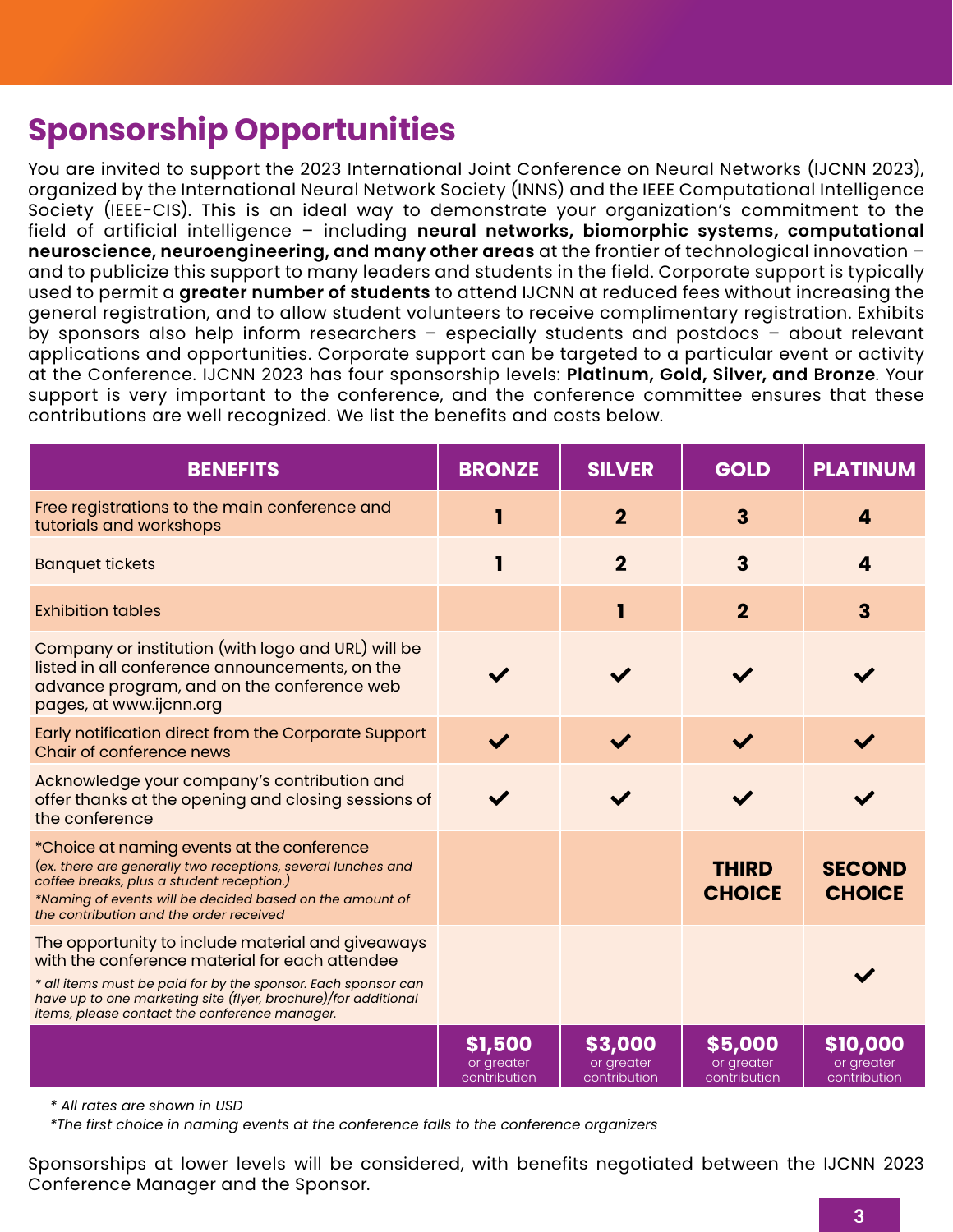INTERNATIONAL NEURAL NETWORK SOCIETY

**INTERNATIONAL JOINT CONFERENCE ON NEURAL NETWORKS 18-23 JUNE 2023** SOLD COAST CONVENTION AND EXHIBITION CENTRE,



| <b>Sponsorships</b>                     |                                               | Please read both pages of this agreement carefully.<br>Prepare your company description (250 words or less)<br>and high-resolution company logo. This information<br>will be used on the conference website and printed<br>conference program, as well as signage as per your |
|-----------------------------------------|-----------------------------------------------|-------------------------------------------------------------------------------------------------------------------------------------------------------------------------------------------------------------------------------------------------------------------------------|
| Platinum<br>Gold<br>\$5,000<br>\$10,000 | Silver<br><b>Bronze</b><br>\$3,000<br>\$1,500 | sponsorship level.<br>Complete, sign and email the agreement, company<br>3<br>description and high-resolution company logo to Coral<br>Miller, Conference Manager at<br>cmiller@conferencecatalysts.com                                                                       |
|                                         | Payment is due upon receipt.                  |                                                                                                                                                                                                                                                                               |

|  | <b>Company Information</b> |
|--|----------------------------|
|--|----------------------------|

|                                                                                                                                                                                                                                                       | Company Name               |  |                      |       |  |                         |  |  |          |  |      |  |                |            |  |                        |                                           |
|-------------------------------------------------------------------------------------------------------------------------------------------------------------------------------------------------------------------------------------------------------|----------------------------|--|----------------------|-------|--|-------------------------|--|--|----------|--|------|--|----------------|------------|--|------------------------|-------------------------------------------|
| <b>Mailing Address</b>                                                                                                                                                                                                                                |                            |  |                      |       |  |                         |  |  |          |  |      |  |                |            |  |                        |                                           |
| City                                                                                                                                                                                                                                                  |                            |  |                      | State |  |                         |  |  | Zip Code |  |      |  | Country        |            |  |                        |                                           |
| Phone                                                                                                                                                                                                                                                 |                            |  |                      |       |  |                         |  |  | URL      |  |      |  |                |            |  |                        |                                           |
| I have read and agree to the terms and conditions of this contract.                                                                                                                                                                                   |                            |  |                      |       |  |                         |  |  |          |  |      |  |                |            |  |                        |                                           |
| <b>Print Name</b>                                                                                                                                                                                                                                     |                            |  |                      |       |  |                         |  |  | Title    |  |      |  |                |            |  |                        |                                           |
| <b>SIGNATURE</b>                                                                                                                                                                                                                                      |                            |  |                      |       |  |                         |  |  |          |  |      |  | Date           |            |  |                        |                                           |
| <b>Contact Information</b>                                                                                                                                                                                                                            |                            |  |                      |       |  |                         |  |  |          |  |      |  |                |            |  |                        |                                           |
| Name                                                                                                                                                                                                                                                  |                            |  |                      |       |  |                         |  |  | Email    |  |      |  |                |            |  |                        |                                           |
| Phone                                                                                                                                                                                                                                                 |                            |  |                      |       |  |                         |  |  | Fax      |  |      |  |                |            |  |                        |                                           |
|                                                                                                                                                                                                                                                       | <b>Mailing Address</b>     |  |                      |       |  |                         |  |  |          |  |      |  |                |            |  |                        |                                           |
| City                                                                                                                                                                                                                                                  |                            |  |                      | State |  |                         |  |  | Zip Code |  |      |  | Country        |            |  |                        |                                           |
| <b>Bank Transfer Fee: \$25</b><br>Payment is due upon receipt of contract submission.                                                                                                                                                                 |                            |  |                      |       |  |                         |  |  |          |  |      |  |                |            |  |                        |                                           |
|                                                                                                                                                                                                                                                       | <b>Payment Information</b> |  |                      |       |  |                         |  |  |          |  |      |  |                |            |  |                        | Please make checks payable to: IJCNN 2023 |
|                                                                                                                                                                                                                                                       | Check                      |  | <b>Bank Transfer</b> |       |  | <b>American Express</b> |  |  |          |  | Visa |  |                | MasterCard |  |                        |                                           |
|                                                                                                                                                                                                                                                       |                            |  |                      |       |  |                         |  |  |          |  |      |  |                |            |  |                        |                                           |
|                                                                                                                                                                                                                                                       | <b>Card Number</b>         |  |                      |       |  |                         |  |  |          |  |      |  | Security Code* |            |  | <b>Expiration Date</b> |                                           |
| * The Credit Card Security Code, or Card Code, is a three-digit security code that is printed on the back of credit cards (or a four-digit<br>security code on the front of American Express cards) in reverse italics in the card's signature panel. |                            |  |                      |       |  |                         |  |  |          |  |      |  |                |            |  |                        |                                           |
|                                                                                                                                                                                                                                                       | <b>Billing Address</b>     |  |                      |       |  |                         |  |  |          |  |      |  |                |            |  |                        |                                           |
| City                                                                                                                                                                                                                                                  |                            |  |                      | State |  |                         |  |  | Zip Code |  |      |  | Country        |            |  |                        |                                           |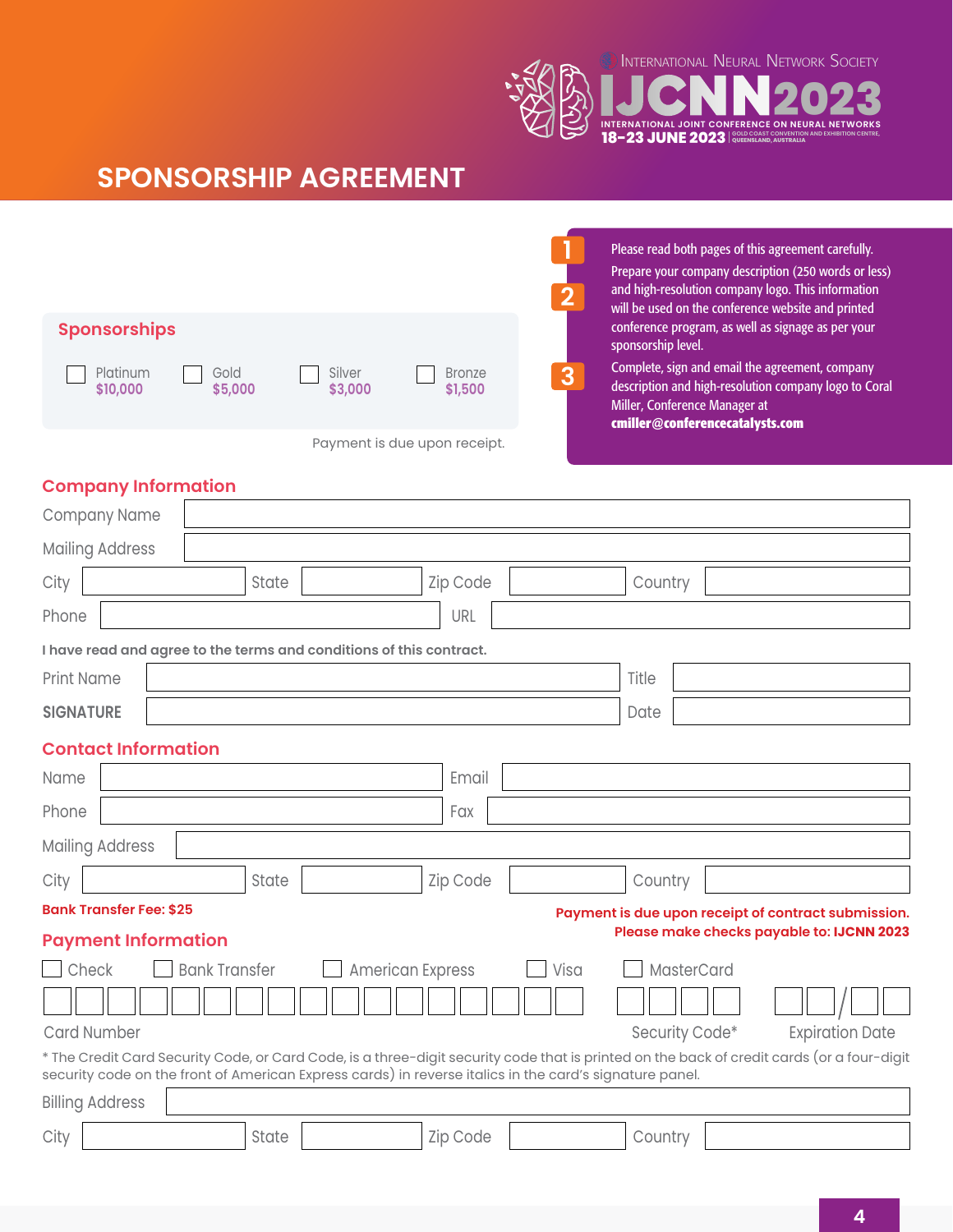

## **Terms and Conditions**

#### **1. Contract**

This application, properly executed by applicant and by written acceptance of conference committee and booth assignment, shall constitute a valid and binding contract.

#### **2. Assignment of Space**

Assignment of space to exhibitors and those making application will be made in the order received. IJCNN 2023 will continue to receive applications and assign exhibit space, as it remains available. In all cases, total booth payments must be received at time of application. IJCNN 2023 assignment of booths is final and shall constitute an acceptance of the exhibitor's offer to occupy space. After assignment, space location may not be changed, transferred or canceled by the exhibitor except upon written request and with written approval of IJCNN 2023 management. IJCNN 2023 management reserves the right to reassign exhibitor space in order to modify floor plan for overall benefit of the show.

#### **3. Subletting Space**

No exhibitor will assign, sublet, or apportion the whole or any part of the space allotted to him, nor exhibit therein, nor permit any other person or party to exhibit therein, any other goods, apparatus, etc. not manufactured or distributed by the exhibitor in the regular course of his business except upon prior written consent of IJCNN 2023 management.

#### **4. Exhibit Space Rental Rates**

Exhibit space rental includes materials and services described herein. One exhibit space is 3m x 2m.

#### **5. Payment Requirements and Cancellation Charges**

Applications require full payment before booths are assigned. Payment in full is required with submission of contract application or on the date indicated on the invoice. All cancellations must be made in writing and will be based on the following:

#### **Schedule of refunds:**

#### **After April 18, 2023 but before May 18, 2023:**

» Refund of 50% of the total license fee for cancellation

#### **On or after May 18, 2023:**

» No refund or credit at any time.

It is understood that IJCNN 2023 reserves the right, at its option, to reassign a canceled booth regardless of the cancellation rate assessed. In the event that the premises in which the IJCNN 2023 show is conducted shall become, in the sole discretion of IJCNN 2023, unfit for occupancy, or substantially interfered with by reason of any cause or causes not reasonably within the control of IJCNN 2023, this agreement may be terminated by IJCNN 2023. For this purpose, the term "cause or causes" shall include, but not by way of limitation, fire, flood, epidemic, earthquake, explosion or accident, blockage, embargo, inclement weather, governmental restraints or orders of civil defense, or military authorities, act of public enemy, riot or civil disturbance, strike, lockout, boycott or other labor disturbance, inability to secure sufficient labor, technical, or other personnel, failure, impairment or lack of adequate transportation facilities, inability to obtain, or condemnation, requisition or commandeering of necessary supplies or equipment, local, state or federal law, ordinance, rule, order, decree or regulation, whether legislative, equipment, local, state or federal law, ordinance, rule, order, decree or regulation, executive, or judicial, and whether constitutional, or act of god. Should ISAF terminate this agreement pursuant to the provision of this paragraph the exhibitor waives any and all claims for damages and agrees that IJCNN 2023 may, after computing the total amount of IJCNN 2023 cost and expenses in connection with its preparation for and conducting of the IJCNN 2023 event, (including a reasonable reserve for claims and other contingencies), refund to the exhibitor, as and for complete settlement and discharge of all said exhibitor's claims an demands, and amount which bears the same relationship to the fee paid by said exhibitor as the total refundable amount as computed above bears to the total amount of fees paid by all exhibitors.